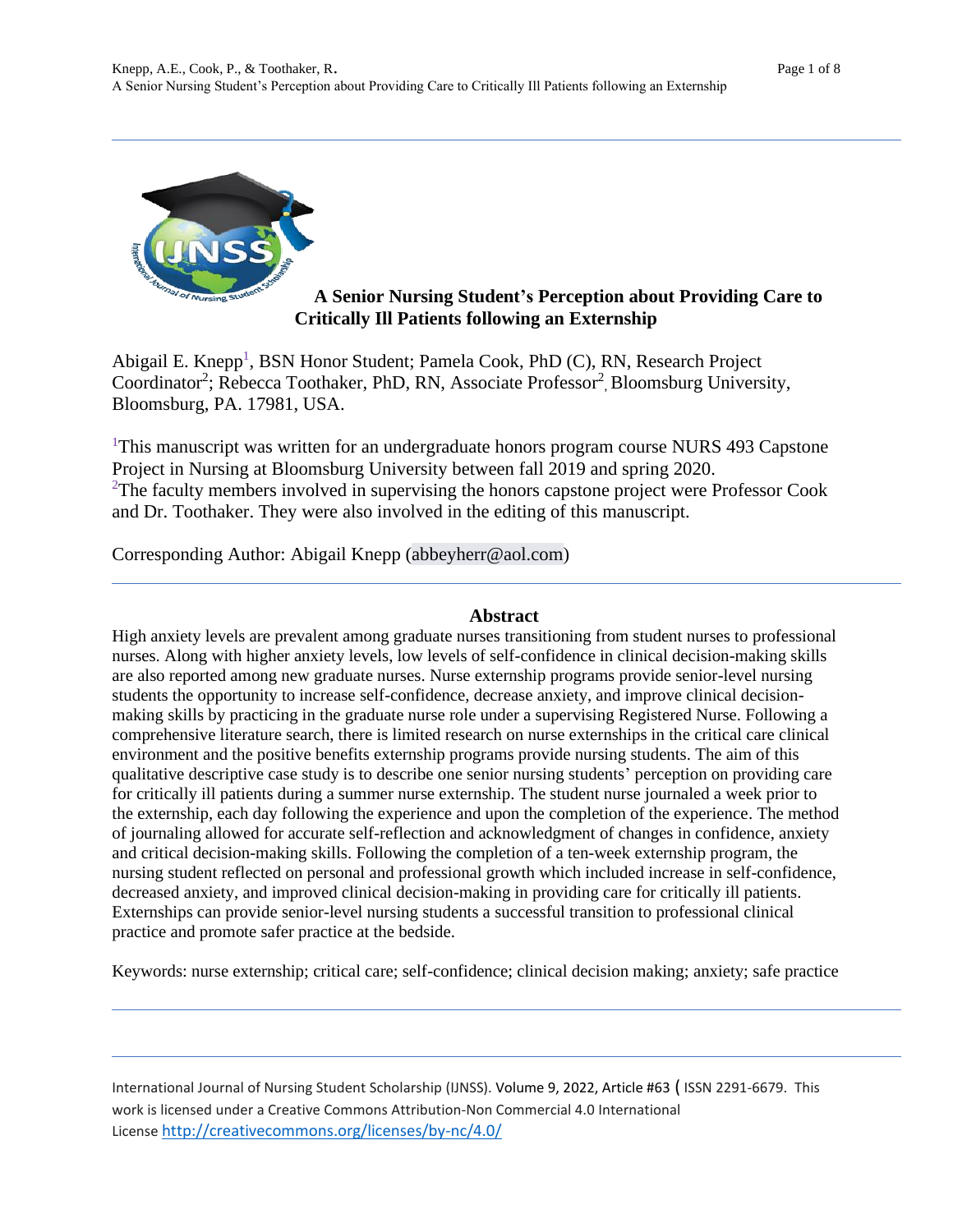#### **Introduction**

Nursing school provides a variety of learning opportunities for nursing students throughout the program. One learning opportunity that is vital to the nursing students' growth is the clinical experience. Clinical experience contributes to nursing student's growth by enhancing critical thinking, clinical decision-making skills, learning prioritization of patients and implementing interventions based on assessment data. Nursing students' clinical experience can further be enhanced through internship and/or externship programs. An internship program provides nursing students' in all educational levels the opportunity to train and learn the role of a nursing assistant. In comparison, an externship is offered to senior level nursing students and provides the opportunity to work together with a Registered Nurse (RN) in an acute care setting. The senior nursing student functions in a graduate nurse role, supervised by an assigned RN, and performs the following tasks: patient assessment; patient education, clinical decision making, clinical reasoning, implement nursing interventions, provide patient care, collaborate with the interprofessional health care team, and execute physicians' orders (White, Fetter, & Ruth-Sahd, 2019).

 Research indicates externship programs provide the student nurse additional training and education in their future RN role (Shipman, Hooten & Lea, 2016; Ruth-Sahd, Beck & McCall, 2010; White et al., 2019). The purpose of the externship program is for senior-level nursing students to train in an RN role prior to the completion of nursing school. The additional clinical experience and education aids to build upon nursing concepts and skills previously taught in the classroom and clinical setting, such as clinical decision making, prioritization of care, and problem-solving. In addition, the externship will also provide a smoother transition from student nurse to the professional nurse. Senior-level nursing students who participate in an externship program experience decrease anxiety with clinical decision making and also improve selfconfidence (White et al., 2019). Externships also provide nursing students the chance to network within the health-care system to establish professional relationships with future employers. Nursing students who participate in an externship program experience additional experience and opportunities to explore specialties such as critical care compared to peers who do not participate in an externship program.

Nursing students may not experience the opportunity to provide care for critically ill patients while enrolled in nursing school. The lack of exposure creates fear and anxiety about this environment especially for the graduate nurse (Masango & Chiliza, 2015). Critical care environments can be extremely overwhelming and fear provoking due to the acuity of the patient population. Exposure to the critical care clinical environment through an externship program, prior to graduation, may advance and improve student nurses analytical thinking, clinical reasoning, self-confidence and clinical decision-making skills. The purpose of this paper is to describe one senior-level nursing students' perception on providing care for critically ill patients in an acute-care setting following participation in an externship program.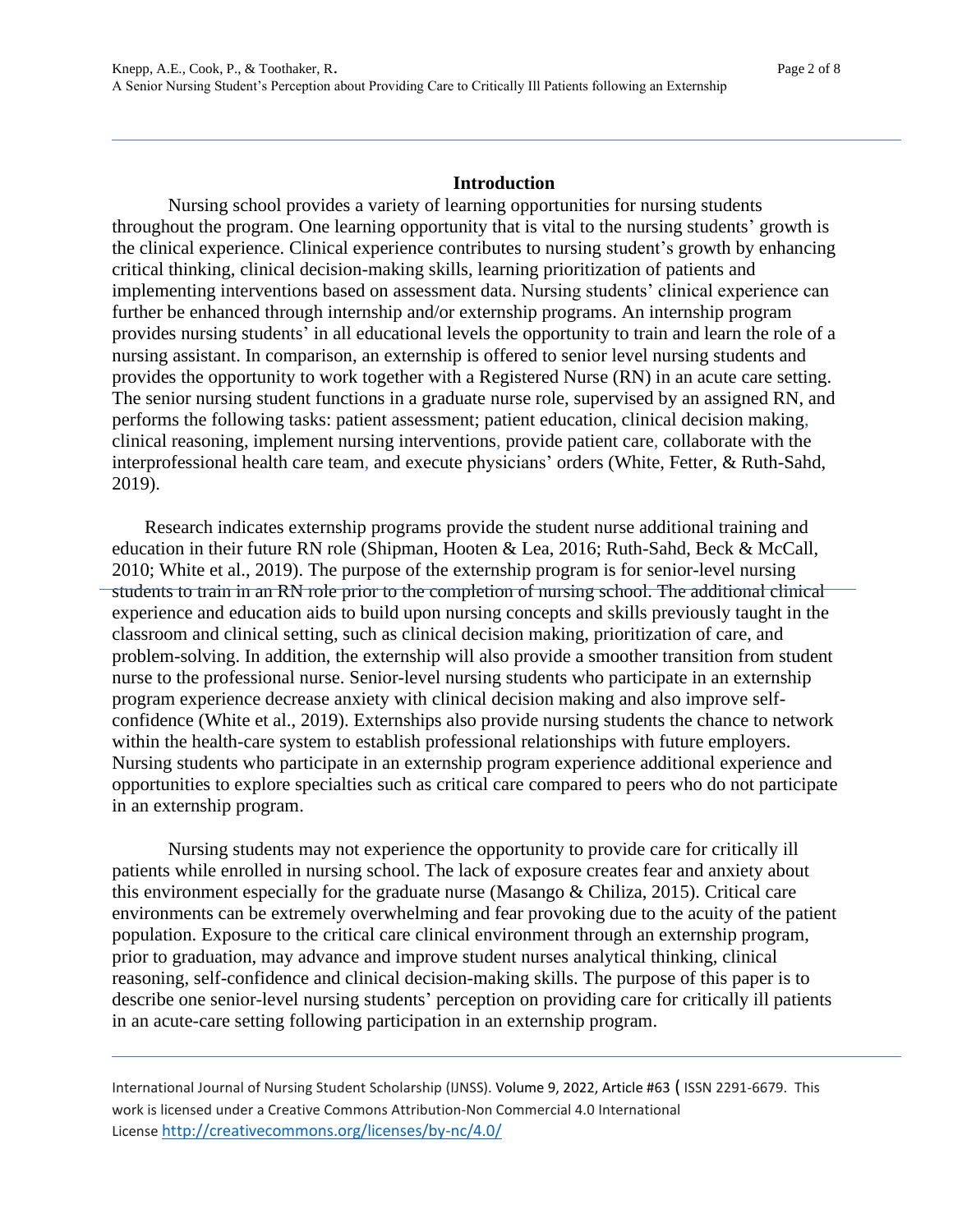# **Externship Experience**

An externship is defined as an educational and clinical work experience for nursing students who have successfully completed the junior year of nursing school. An externship is offered to senior-level nursing students and provides the opportunity to function in a graduate nurse role with RN supervision. The skills that a senior nursing student who participates in an externship program performs includes patient care, patient education, implementing the nursing process and appropriate nursing interventions, complete a thorough physical assessment, report changes in patient status to the supervising RN, execute orders and collaborate with the interprofessional team (White et al., 2019). Qualifications for this program include satisfactory completion of junior-level nursing courses with no specified GPA requirements. Nurse externship programs provide senior-level nursing students with the opportunity to gain valuable clinical experience while aiding in the transition to professional nurse.

# **Literature Review**

Externship programs provide valuable clinical experience for senior level nursing students. A review of available literature relating to nursing externship programs and nursing student attitudes was conducted. CINAHL and EBSCO databases were searched. Three studies were chosen to review which reflect growth in self-confidence and a decrease in anxiety among nurse externs in three different externship programs. The following literature review supports externship programs and the professional growth they provide to senior level nursing students.

Nurse externship programs provide the opportunity for senior-level student nurses to enhance confidence in nursing skills and in clinical decision making while reducing anxiety. Shipman, Hooten, and Lea (2016), conducted a hermeneutic phenomenological study to describe the lived experience of senior nursing students who participated in the Veterans Affairs Learning Opportunity Residency (VALOR) pre-licensure externship program. The study also evaluated how the residency program experience affected the senior nursing students nursing practice. The findings from this study found externship programs promote self-confidence, improve clinical decision-making and ease when interacted with the interprofessional team. Therefore, nursing students who complete externships have the opportunity to have experience with collaboration and clinical decision making compared to their peers who do not complete a nurse externship.

Strong and effective clinical decision making is vital for nurses but several psychological barriers such as low self-confidence and high anxiety with decision making can lead to poor patient outcomes. White et al. (2019) conducted a prospective quasi-experimental factorial 3 group before-and-after design to analyze the effect of summer employment on 134 nursing student's confidence and anxiety levels with clinical decision making (CDM) during an 8-week externship program. White et al. (2019), found significant differences in self-confidence and anxiety between the nurse extern (NE) group and non-NE group. Nurse externships aid in developing nursing student's clinical decision-making skills and reducing anxiety associated with the clinical decision-making process. Confidence in clinical decision making is vital for assuming the role as the professional RN postgraduation.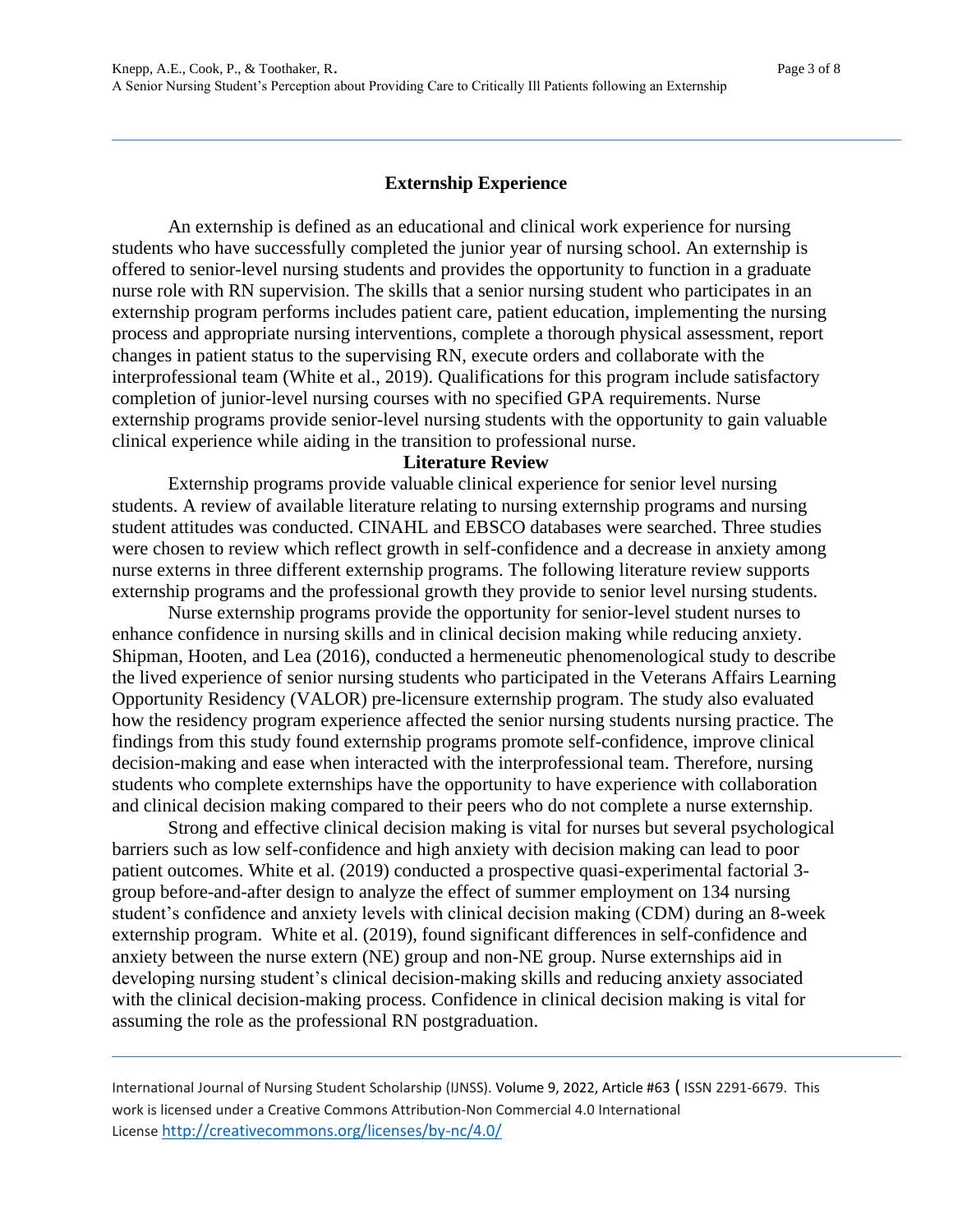Due to the comprehensive nature of Ruth-Sahd et al. (2010)'s study, an overview of the study follows. Both White et al. (2019) and Ruth-Sahd et al. (2010) examined the impact nurse externship programs have on nursing students' self-confidence. Similarly, to White et al. (2019), Ruth-Sahd et al. (2010) found an increase in self-confidence among senior-level nurse externs after the completion of an externship program. The findings of the study conducted by Ruth-Sahd et al. (2010) resulted in three themes which emerged portraying the transformative learning process experienced by nurse externs' assumptions, beliefs and values concerning the profession of nursing. The three themes which emerged were: affirming assumptions, banishing core beliefs and validating values.

The research findings from this descriptive qualitative study showed externship programs were beneficial in promoting nurse externs' self-confidence as a profession nurse. The externship program validated nurse externs' views of exceptional communication techniques and the importance of quality patient care. Nurse externs were able to gain valuable clinical experience while transforming or affirming their beliefs and values of the nursing profession. Overall, externship programs have shown to improve confidence and continue to enhance experience in organizing care organizing care and collaborating with the interdisciplinary team. In the section that follows, a description of the present case study beginning with the setting of the study, the nature of the data collection process, the steps of qualitative data analysis and the salient findings will be discussed.

#### **One Senior Level Nursing Student's Experience Prior to the Externship**

Journaling has been an effective medium for nurses to explore their personal journey and experiences. The process of journaling aids the student nurse to relate personal thoughts, feelings and beliefs about an individual experience. The nurse externship occurred at a tertiary Northeastern hospital located in a rural area. This externship program was a paid, full-time position lasting 10 weeks between June and August working three 12-hour shifts per week. My experience was on a 30-bed Intensive Care Unit (ICU) where the patient population mostly consisted of cardiac patients who required post percutaneous coronary intervention (PCI), coronary artery bypass graft (CABG) surgery, liver and kidney transplantation, thoracic surgery, vascular surgery and patients who needed extracorporeal membrane oxygenation (ECMO) most of which were on ventilators. The overall intent of this externship was for the same RN to supervise the student nurse throughout the 10-week externship program, however due to extenuating circumstances, that was not feasible. During the beginning of the externship, I was consistently under direct supervision of the RN. However, as I gained experience providing care for intensive care patients, demonstrated safe and competent patient care, and built effective communication with the supervising RN, I became responsible for certain tasks such as endotracheal suctioning, patient assessment and tracheostomy care without direct supervision. Throughout the experience, my goals were to improve organization and prioritization of patient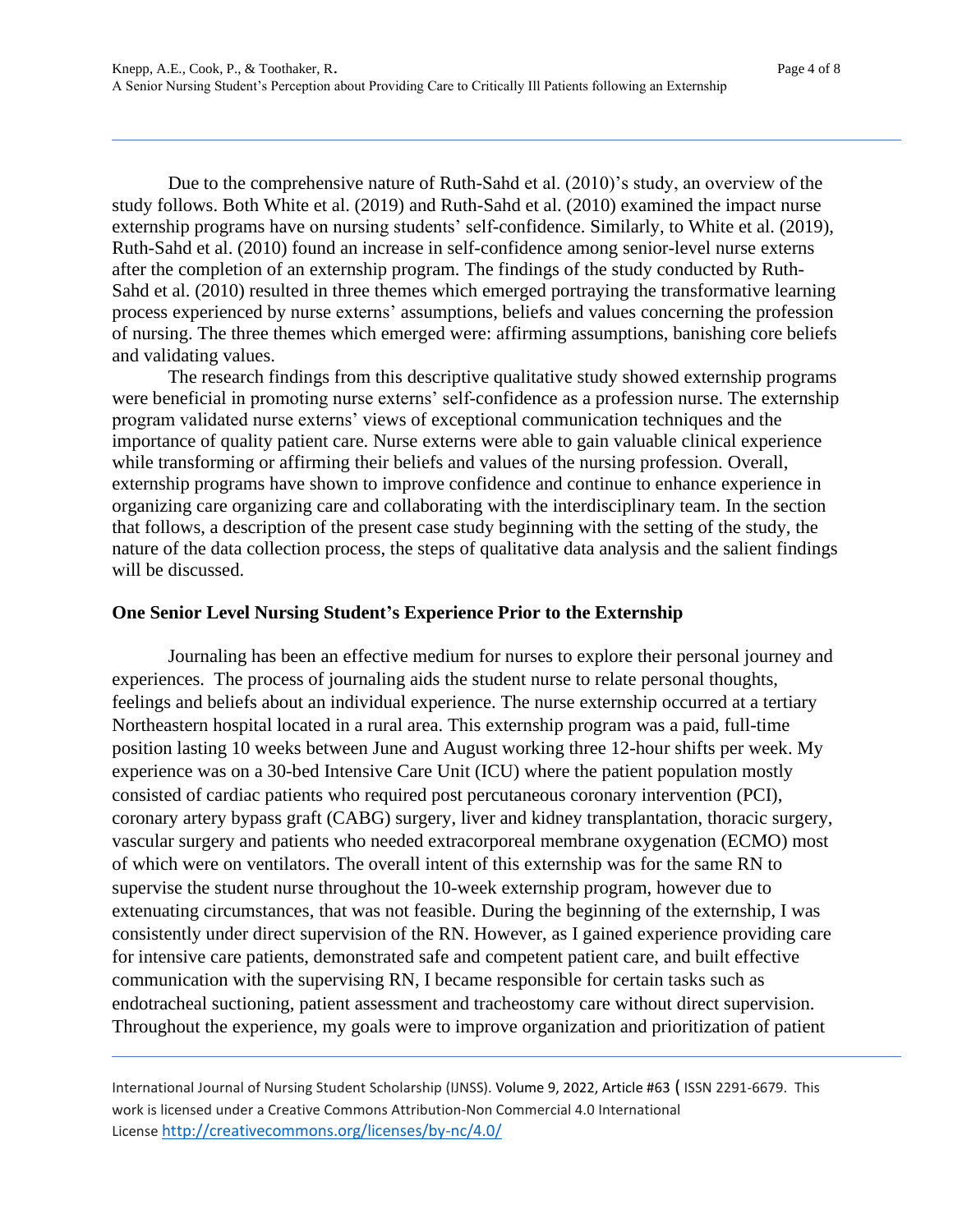care, enhance clinical decision making, analytical thinking, clinical reasoning, progress with physical assessment skills, as well as increase self-confidence and lower anxiety when providing care to critically ill patients.

Prior to the externship, I reflected upon initial emotions which revealed mixed feelings. A variety of emotions emulated from not fully comprehending personal expectations for the experience. I began to feel nervous two weeks prior to the start of the experience stemming from the lack of experience and exposure to the critical care setting. The lack of knowledge was inclusive with providing care for critically ill patients with ventilators, arterial lines and Swan Ganz catheters and the new role in managing patients with complex disease processes. I was aware the Intensive Care Unit was multifaceted compared to a Medical/Surgical unit with various equipment and monitors which only heightened my anxiety centering upon interpretation of data and comparison to normal values adding to the complexity of this experience. Additionally, I had never practiced in the ICU and this factor alone created anticipatory anxiety to start over on a new unit with new staff.

I had prior experience as a nursing assistant and was employed by a small-community acute care setting in the Emergency Department for three years. The externship program on the ICU was an experience which forced me to journey out of a familiar comfort zone. I also felt a small amount of pressure leading into this experience because the Intensive Care unit, where the externship occurred, has a reputation of hiring peers nursing students from the baccalaureate nursing program I currently attend. I felt pressured to satisfy personal expectations, such as demonstrate intellectual questions and answers plus competence in providing care for critically ill patient. These personal expectations were important to me as I have a strong desire to work on this unit following graduation. Along with feeling nervous, I was also extremely excited for the experience as this unit combined specialties of cardiology and critical care. I was intrigued by this particular unit because of the fast-paced, fast-thinking environment coupled with the opportunity to perform a wide variety of nursing skills. The patient-nurse ratio was enticing as it would afford me to provide holistic care for each client with a maximum nurse to patient ratio of 2:1. The realm of excitement ensued the opportunity to learn a variety of skills such as reading electrocardiogram (EKG) strips, managing patients on ventilators, and learning how to provide care for ECMO and post CABG patients. I felt that this opportunity would help improve personal critical thinking and organization skills as corresponding literature reflects this level of care requires critical clinical decision-making skills and exceptional organization skills. My personal desire to learn while displaying dedication and drive to the staff and manager drove the individual experience due to the desire to work on this unit following graduation.

### **Halfway Through the Externship (5 weeks)**

Approximately five weeks into the externship, I began to notice personal growth in organizing and prioritizing care and clinical decision-making skills. This realization of personal growth emerged during a debriefing with my preceptor following the admission of a post-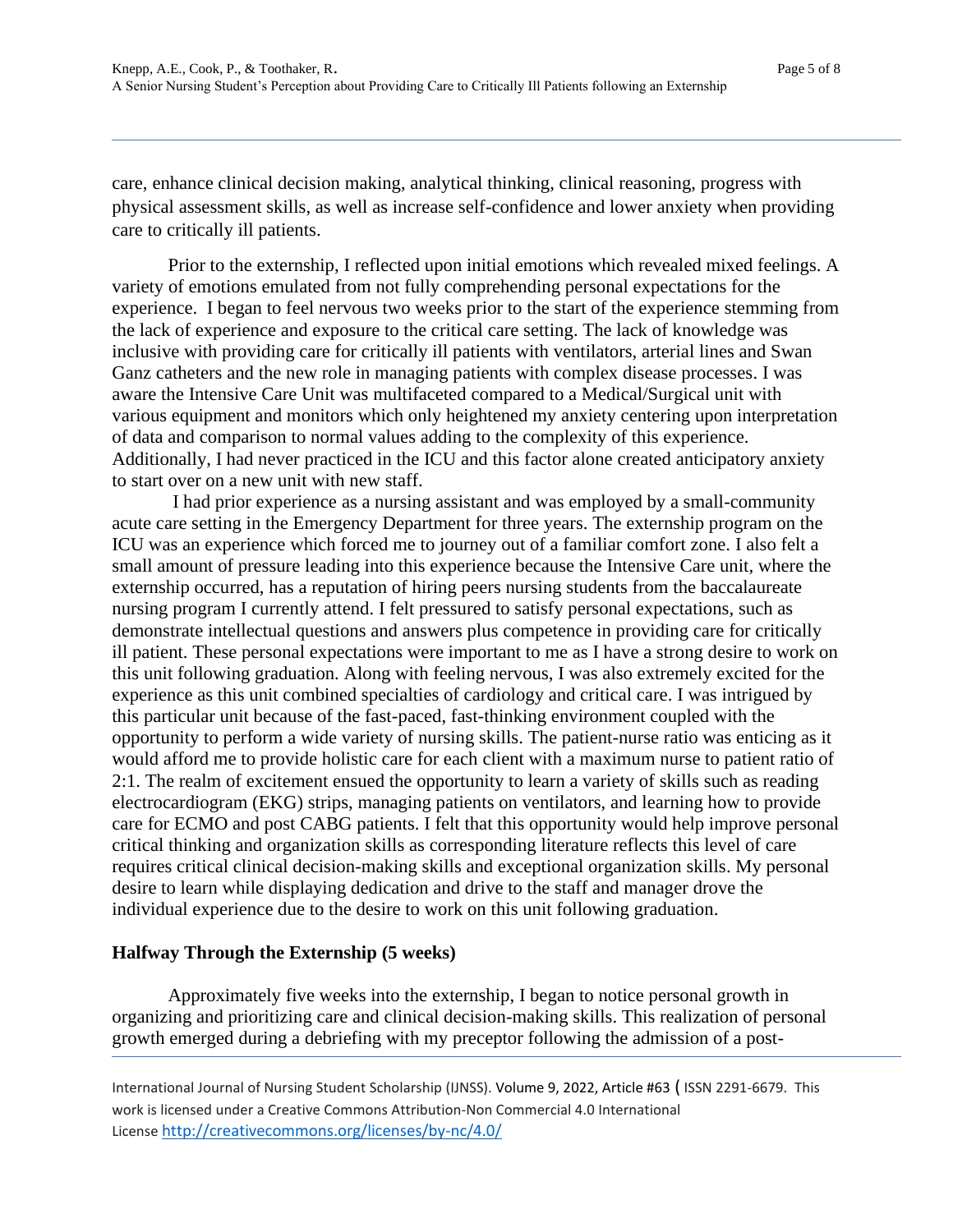operative CABG patient. At this point in the externship, I provided care for a postoperative CABG patient six times. Following a CABG procedure, the patient is transported to the Intensive Care unit on a ventilator, with a Foley catheter, an arterial line, a Swan Ganz catheter, chest tubes, and numerous drips including a vasopressor, sedative and prophylactic antibiotics. During this point of the externship, I felt more relaxed and experienced less anxiety compared to the start of the program as providing repetitious care promoted self-confidence. Additionally, I was able to anticipate the necessary post-operative care for a CABG patient which included a ventilator to provide an airway, arterial line to measure pressures, foley catheter for strict intake and outpue, and a Swan Ganz catheter to measure central venous pressure. My personal transformation in learning reflects an important personal accomplishment when compared to the beginning of this experience due to increased knowledge on a CABG procedure, postoperative standard of care, and treatment modalities.

I learned clinical pathways for patients who required a CABG procedure. The critical pathway guides patient care after CABG procedure and include sedatives, blood pressure support (such as Levophed), and a prophylactic antibiotic drip. A clinical pathway is the standard of care for a specific population of patients and assures quality healthcare. Midway through the externship, I was aware of the importance of clinical pathways to appropriately address client needs following a CABG. Additionally, the supervising RN taught me how to read EKG strips and differentiate between normal sinus rhythm, atrial fibrillation/flutter, ventricular tachycardia, and ventricular fibrillation.

During this experience, I also learned ventilator settings, modes of ventilation, volumes measured by the ventilator such as tidal volume, and values to document hourly including respiratory rate and tidal volume. In addition, I learned normal arterial line values, mean arterial pressures (MAP), and right atrium (RA) pressure lines, along with interventions to implement for abnormal values with these devices. Additional learning revealed a MAP, RA pressure, and arterial line reading could be low due to a variety of reasons such as dehydration or hemorrhage. As a result of having a repetitious assignment in providing care for post-operative CABG patients with low pressure readings, I was able to correlate normal pressure values and interventions to implement when attempting to correct the abnormal pressure values. This experience was valuable in advancing the students' clinical knowledge, enhanced critical thinking and clinical decision making in providing care for post-operative CABG patients.

The transition of theoretical knowledge to practice was a pivotal turning point in my personal experience. The ability to learn normal values of complete blood count (CBC), arterial blood gas (ABG), basic metabolic panel (BMP), RA pressure, cardiac index (CI), cardiac output (CO), and stroke volume (SVO2), recognize abnormal values, and knowing the appropriate interventions to implement was key to the my learning process. This crucial step in my experience added clarity to prior confusion on applicability of nurses' knowledge and skills to individualized patient care.

I realized, five weeks into the experience, focusing on clinical pathways, tasks and care are equally important for providing care for critically ill patients. For example, the critical care nurse provides endotracheal suctioning and hygiene as needed while adhering to laboratory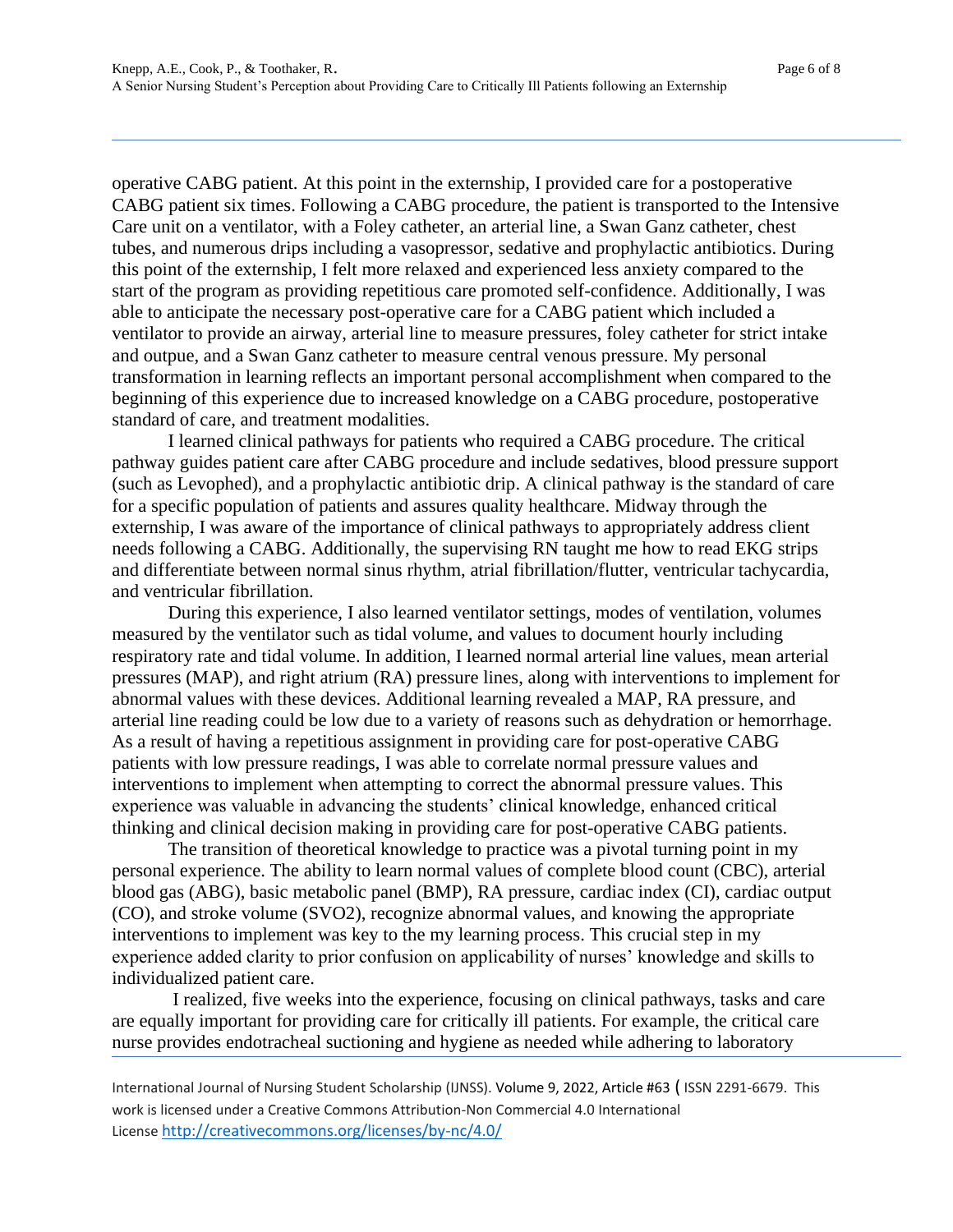protocols such as drawing a BMP every six hours. Participating in the ICU externship assisted me to build knowledge and confidence in a complex clinical setting. I feel individual skills in organizing and prioritizing patient care has drastically improved since the start of the externship. I was able to provide care confidentially and competently for two critically ill patients with RN supervision. Therefore, the experience decrease anxiety and increase self-confidence and competence upon the conclusion of the  $5<sup>th</sup>$  week of the externship. However, I identified areas that required improvement such as interpreting EKGs, increasing knowledge with ventilators, arterial lines, and Swan Ganz catheters, and seeking opportunities to learn about other patient diagnoses in the intensive care unit.

#### **End of the Experience**

Upon the conclusion of the experience, I felt an enormous amount of personal growth, enhanced self-confidence and lower levels of anxiety in providing care for critically ill patients especially post-operative CABG patients. The nursing externship has provided me the opportunity to develop self-confidence and competence in knowing and implementing the correct standard of care for patients in the Intensive Care Unit. I was able to anticipate the patients' required care and work saliently beside RN's to gain insight and knowledge. My enhancement of knowledge in skills, procedures, and care of critically ill clientele provided me with a boost of confidence. As a result of this externship, I feel prepared to assume the RN role in the Intensive Care Unit.

#### **Conclusion**

The externship program has been a valuable experience for the senior nursing student. As a result of this experience, the student developed a profound comfort level in the critical care environment and providing care for critically ill patients. The students' critical thinking, clinical decision making and organization skills in providing care for more than one critically ill patient improved. Furthermore, the student demonstrated increased knowledge in educating patients and their families on what to expect in the critical care environment. My personal reflection of the externship experience can assist me with improving critical thinking, clinical decision making, organization and collaborating with the interprofessional team during the next sequential clinical course which is advanced medical-surgical nursing.

Overall, an externship can provide nursing students with an insightful experience. There are many advantages for participating in an externship program including increasing selfconfidence and reducing anxiety with clinical decision making, opportunities to collaborate with the interprofessional team, and aiding in the transition from student nurse to professional nurse. The experience allows for reflection on various roles of the critical care nurse and the application of skills in advanced medical surgical nursing. Employment avenues can be a positive advantage of this experience by providing nurse externs with job opportunities following graduation. Cultivating skills and knowledge aids in increased confidence and lowers anxiety levels over the course of a 10-week program. Externships provide personal and professional growth and a keen opportunity for hands-on clinical experiences.